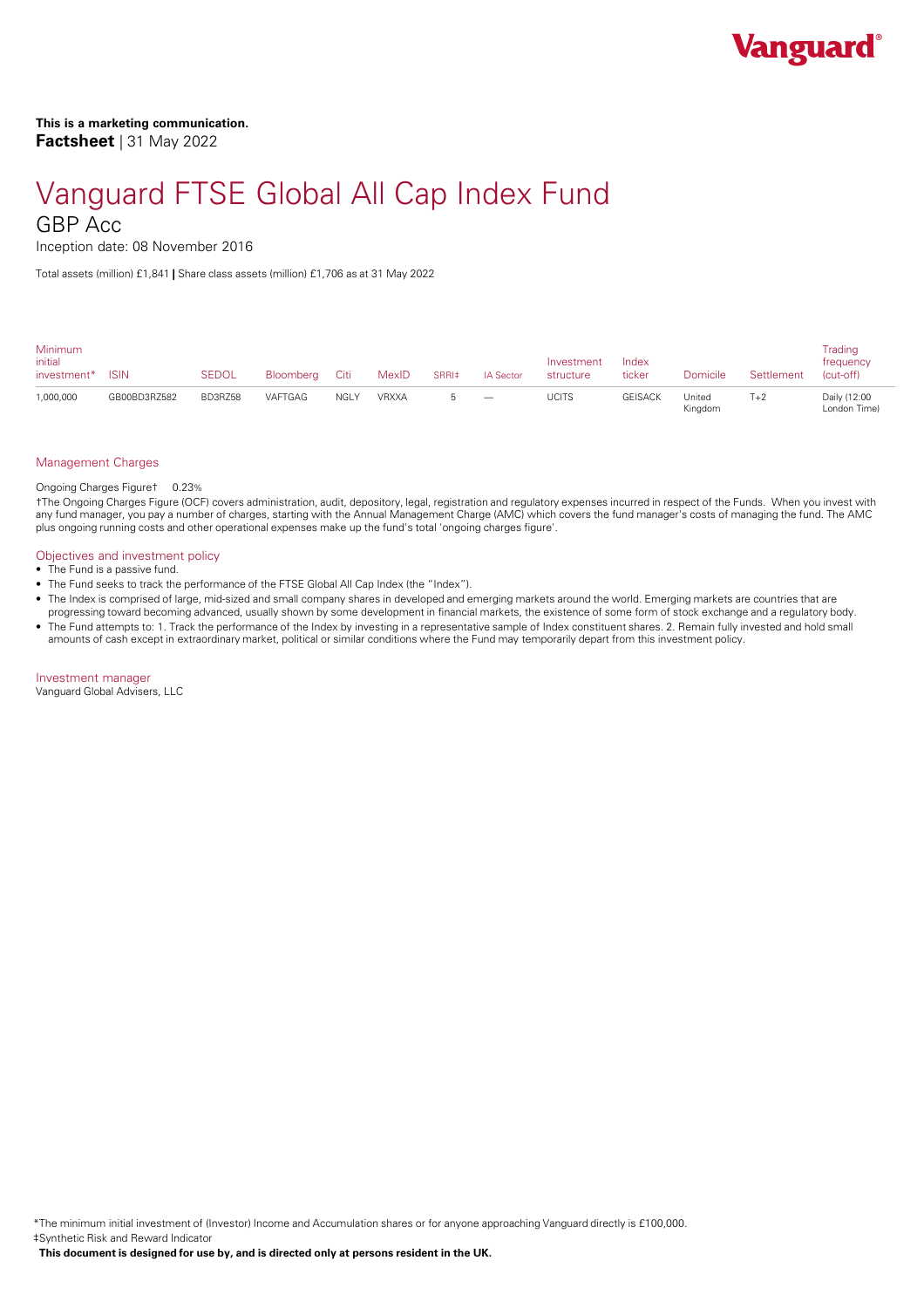# Vanguard FTSE Global All Cap Index Fund GBP Acc

# Performance summary\*\*

GBP**—**Vanguard FTSE GlobalAll Cap Index Fund Benchmark — FTSE Global All Cap Index



|                        | 01 Jun 2017<br>31 May 2018 | 01 Jun 2018<br>31 May 2019 | 01 Jun 2019<br>$\overline{\phantom{a}}$<br>31 May 2020 | 01 Jun 2020<br>$\overline{\phantom{a}}$<br>31 May 2021 | 01 Jun 2021<br>-<br>31 May 2022 |
|------------------------|----------------------------|----------------------------|--------------------------------------------------------|--------------------------------------------------------|---------------------------------|
| Fund (Net of expenses) | 8.97%                      | 3.05%                      | 6.59%                                                  | 24.44%                                                 | 4.26%                           |
| Benchmark              | 9.16%                      | 3.50%                      | 6.88%                                                  | 24.86%                                                 | 4.62%                           |

| Performance**          | month    | Quarter  | Year to<br>date | year  | 3 years | 5 years | 10 years | Since<br>inception |
|------------------------|----------|----------|-----------------|-------|---------|---------|----------|--------------------|
| Fund (Net of expenses) | $-0.27%$ | $0.21\%$ | $-6.28%$        | 4.26% | 1.41%   | 9.20%   |          | 10.09%             |
| Benchmark              | $-0.26%$ | 0.20%    | $-6.18%$        | 4.62% | 1.77%   | 9.55%   | 12.71%   | 10.41%             |

\*\*In this document the performance displayed for the Fund(s) and therefore relative performance to the benchmark index may be impacted by swing pricing. The NAV of a Fund may swing according to subscription/redemption activity so that transaction costs caused by these cashflows are notborne by the existing holders in a Fund. The benchmark index is not affected by swing pricing and therefore you may see tracking difference between the performance of the Fund and the benchmark. Performance and Data is calculated on closing NAV as at 31 May 2022.

**Past performance is not a reliable indicator of future results.**

Source: Vanguard; FTSE Global All Cap Index - The Index is comprised of large, mid-sized and small company stocks in developed and emerging markets around the world.

# Key investment risks

The value of equities and equity-related securities can be affected by daily stock market movements. Other influential factors include political, economic news, company earnings and significant corporate events. Movements in currency exchange rates can adversely affect the return of your investment.

Liquidity risk. Lower liquidity means there are insufficient buyers or sellers to allow the Fund to sell or buy investments readily.

Counterparty risk. The insolvency ofany institutions providing services such as safekeeping of assets or acting as counterparty to derivatives or other instruments, may expose the Fund to financial loss.

Index tracking risk.The Fund is not expected to track the performance of the Index at all times with perfect accuracy. The Fund is, however, expected to provide investment results that, before expenses, generally correspond to the price and yield performance of the Index.

Index sampling risk. As the Fund uses an index sampling technique whereby a representative sample of securities are selected to represent the Index, there is the risk that the securities selected for the Fund may not, in the aggregate, approximate the full Index.

Please also read the risk factors section in the prospectus and the Key Investor Information Document, both of which are available on the Vanguard website.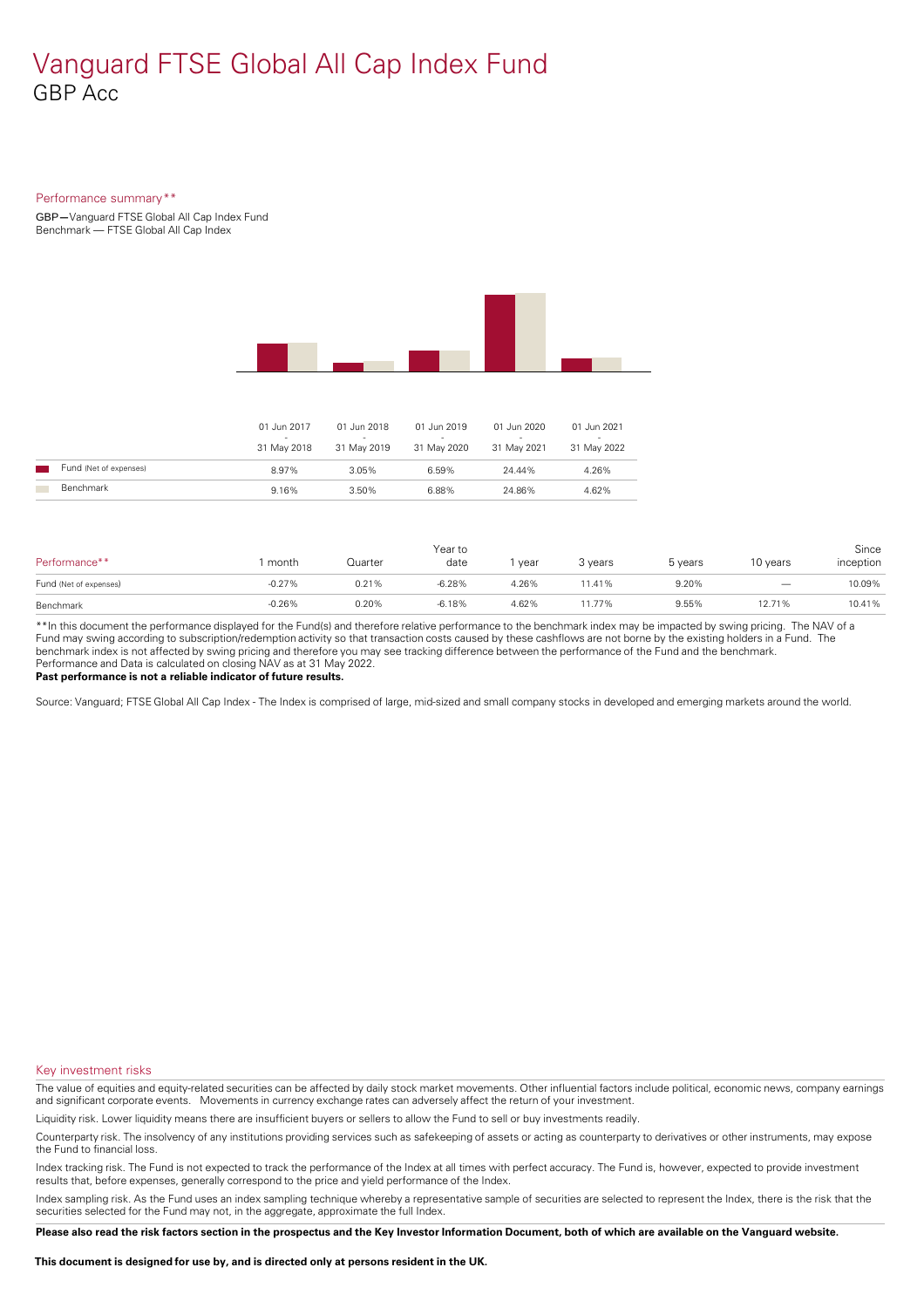# Vanguard FTSE Global All Cap Index Fund GBP Acc

Data as at 31 May 2022 unless otherwise stated.

| <b>Characteristics</b>  | Fund   | Benchmark | т                        |
|-------------------------|--------|-----------|--------------------------|
| Number of stocks        | 7,196  | 9,445     | A                        |
| Median market cap       | £50.7B | £51.4B    | $\overline{\phantom{a}}$ |
| Price/earnings ratio    | 15.5x  | 15.5x     | $\mathsf{A}$             |
| Price/book ratio        | 2.4x   | 2.4x      | $\overline{A}$           |
| Return on equity        | 15.2%  | 15.1%     | Tε                       |
| Earnings growth rate    | 15.6%  | 15.5%     | B                        |
| Turnover rate           | 12%    |           | Jc                       |
| Equity yield (dividend) | 2.1%   | 2.1%      | Τa                       |
| Quoted Historic Yield   | 1.38%  |           | U                        |
|                         |        |           |                          |

The PTR (Portfolio Turnover Rate) approach considers the total security purchases and sales, the total subscriptions and redemptions and the average net assets of the fund to calculate the turnover figure. Data as at 30 April 2022.

## Top 10 holdings

| Apple Inc.                                      | 3.3% |
|-------------------------------------------------|------|
| Microsoft Corp.                                 | 3.0  |
| Alphabet Inc.                                   | 1.9  |
| Amazon.com Inc.                                 | 1.5  |
| Tesla Inc.                                      | 0.9  |
| Berkshire Hathaway Inc.                         | 0.8  |
| Johnson & Johnson                               | 0.7  |
| Taiwan Semiconductor Manufacturing Co. Ltd.     | 0.7  |
| UnitedHealth Group Inc.                         | 0.7  |
| NVIDIA Corp.                                    | 0.6  |
| Top 10 approximately equals 14.1% of net assets |      |
|                                                 |      |

Data as at 31 May 2022

# Weighted exposure



| Technology             | 20.7% |
|------------------------|-------|
| <b>Financials</b>      | 14.6  |
| Consumer Discretionary | 13.5  |
| Industrials            | 13.2  |
| Health Care            | 11.6  |
| Consumer Staples       | 6.3   |
|                        |       |

| Energy                 | 5.5% |
|------------------------|------|
| <b>Basic Materials</b> | 46   |
| Real Estate            | 36   |
| Utilities              | 3.3  |
| Telecommunications     | 31   |

Sector categories are based on the Industry Classification Benchmark system ("ICB"), except for the "Other" category (if applicable), which includes securities that have not been provided an ICB classification as of the effective reporting period.

### Market allocation

| <b>United States</b><br>$\mathcal{L}(\mathcal{L})$ | 59.3% |  |
|----------------------------------------------------|-------|--|
| Japan                                              | 6.1   |  |
| United Kingdom                                     | 4.2   |  |
| China                                              | 3.3   |  |
| Canada                                             | 3.2   |  |
|                                                    |       |  |

| Switzerland | 2.4% |
|-------------|------|
| France      | 2.4  |
| Australia   | 2.2  |
| Germany     | 2.0  |
| Taiwan      | 2 O  |

#### **Source: Vanguard**

### **Glossary for fund characteristics**

The fund characteristics section above contains a number of metrics that professional investors use to value individual stocks against a market or index average. These metrics can also be used to value and compare funds to the market by taking the average of all the stocks held in the fund and comparing them to those of the fund's benchmark index. We've provided a definition of the terms used for your convenience.

**Median market cap (capitalisation)** looks at all companies in a mutual fund portfolio and calculates the mid point market capitalisation. Market capitalisation represents the aggregate value of a company's stock.

Price earnings ratio (P/E ratio) of a stock is the price paid for a share divided by the annual profit earned by the firm per share. A stock with a price of £10 a share, and earnings last year of £1 a share, would have a P/E ratio of 10.

**Price book ratio** compares a stock's market value to its book value (the accounting value of a stock). It is calculated by dividing the current closing price of the stock by the latest quarter's book value pershare.

**Return on equity** is a measure of a company's profitability that reveals how much profit a company generates with the money shareholders have invested.

**Earnings growth rate** is a measure of growth in a company's net income (what remains after subtracting all the costs from a company's revenues) over a specific period (often one year). Earnings growth can apply to previous periods or estimated data for future periods.

**Turnover rate** is the total value of sales and purchases of stocks by a fund, less any subscriptions and redemptions monies into or out of a fund, expressed as a percentage of the fund's average value, over a specified period (usually one year).

**Equity yield characteristics** reflects distributions declared over the past twelve months as a percentage of the mid-market unit price, as at the date shown. It does not include any preliminary charge and investors may be subject to tax on their distributions.